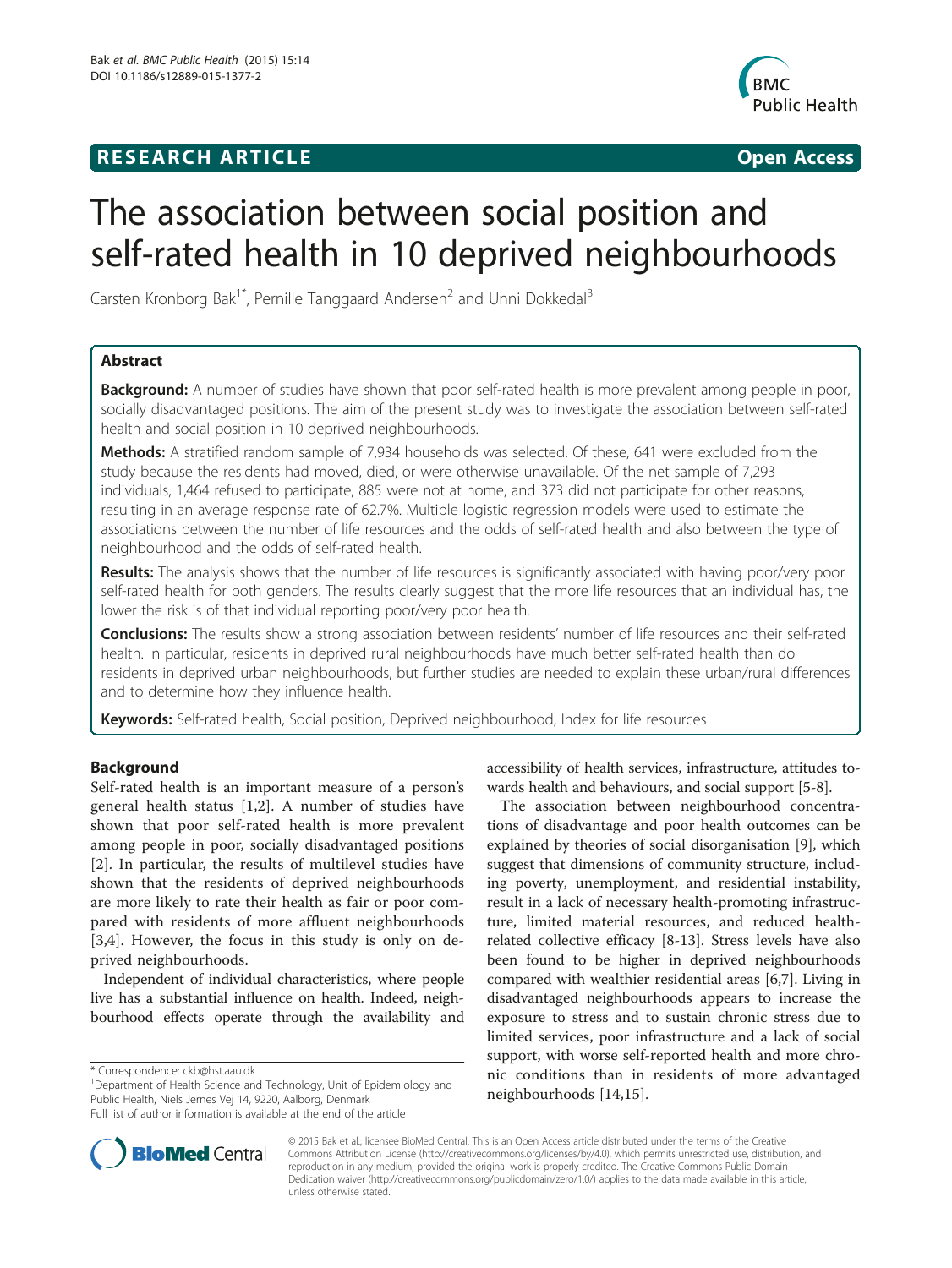Studying and fully understanding the association between an individual's social status/position in society and his/her health are complicated endeavours [\[16](#page-6-0)]. Social position has often been measured using income, occupation, and education as single indicators of socioeconomic status [\[4](#page-6-0)], but which indicators are the best predictors of social position is still a topic of ongoing discussion among researchers [\[17\]](#page-7-0).

It is reasonable, however, to assume that social position cannot be measured using a single variable because it is a concept that includes several dimensions [\[17-19](#page-7-0)]. In fact, the results of studies of the association between social position and self-rated health have been inconsistent and contradictory. Differences in morbidity and mortality between socioeconomic groups have been observed in many studies [[20-22\]](#page-7-0). Additionally, a review of income inequality and population health showed substantial differences in findings depending on whether inequality was measured in large or small-scale areas [\[23](#page-7-0)]. Conversely, a minority of studies have concluded that inequalities do not have any implications for population health [\[24,25](#page-7-0)]. These differences in findings and conclusions may be related to difficulties in measuring socioeconomic position. These difficulties include the fact that health conditions change over the course of life and that health can be influenced by individual behaviour [[26\]](#page-7-0). Therefore, we assume that these results indicate differences in the conceptualisation and measurement of social position [\[17](#page-7-0)].

Lynch and Kaplan [\[26\]](#page-7-0) suggest a classification that uses three major sociological traditions that have influenced the measurement and understanding of social position: (1) the functionalist tradition, which argues that modern, complex societies require stratification into positions that are more or less valuable to society, and typical measurements of social position focus on occupational prestige; (2) the Weberian approach, which focusses on individual characteristics that influence an individual's life opportunities, and typical measurements of social position include individual resources, such as education, income, and wealth; and (3) the (neo-)Marxian approach, which focusses on social structure, considered as a macro system for the allocation of life chances, and typical measurements focus on characteristics of the social structure, primarily including occupation or occupational social class [[17\]](#page-7-0).

In a previous study [\[19\]](#page-7-0) of one deprived urban neighbourhood we used a resource index to measure social position. This study was inspired by the Weberian approach and focused on using individual resources to measure social position. We believe that an index can provide a better understanding of the complexity of the effect of social position on health by including more socioeconomic indicators in the same index [\[27\]](#page-7-0). The results of this study

showed a strong association between the residents' number of life resources and their self-rated health.

The starting point regarded social position from a generic resource perspective, whereby resource allocation within a population is assumed to influence an individual's living conditions in terms of aiding health and well-being, among other aspects.

The resource perspective is closely connected to the Nordic welfare model. This model is centred on resource allocation within the population as a whole and focusses on resource development rather than economic redistribution [[28-31\]](#page-7-0). The resource perspective is based on the idea that an individual acts with self-defined goals in mind but is limited in his/her ability to achieve these goals using the available resources [\[30,32](#page-7-0)].

Using a resource index to measure social position has a number of advantages [\[33,34](#page-7-0)]. In contrast to traditional categorisations based on occupational positions, a resource index for social position allows individuals outside the labour market to be positioned alongside working individuals. In addition, an index can include information on family structure and resources within a family (e.g., economic deprivation), which constitute important aspects of social position. A further advantage is that an index measures social position on a continuum, which provides more individual measures than does a set of rigid social position categories [\[35\]](#page-7-0). Finally, individuals are evaluated based on their total amount of non-prioritised resources, allowing the possession of one resource to compensate for a lack of another.

#### Aim of this study

The aim of this study was to investigate the association between self-rated health and social position in 10 deprived neighbourhoods for further testing of the life resource index and to discuss the strengths and weaknesses of using the index as a measure of social position in deprived neighbourhoods.

# Method

#### **Materials**

Data were provided by the Danish National Board of Health. These data were collected from January 3 to March 8, 2011, through surveys conducted in 10 socially deprived neighbourhoods located in 10 municipalities in Denmark. The data collection was performed by the Danish National Centre for Social Research, which is a sector research institution under the Danish Ministry of Social Affairs. Prior to the data collection, information about the survey was sent by postal letter in Danish, English, Turkish, Arabian, and Serbo-Croatian, and this information included a contact telephone number.

The survey was completed by telephone and face-toface interviews.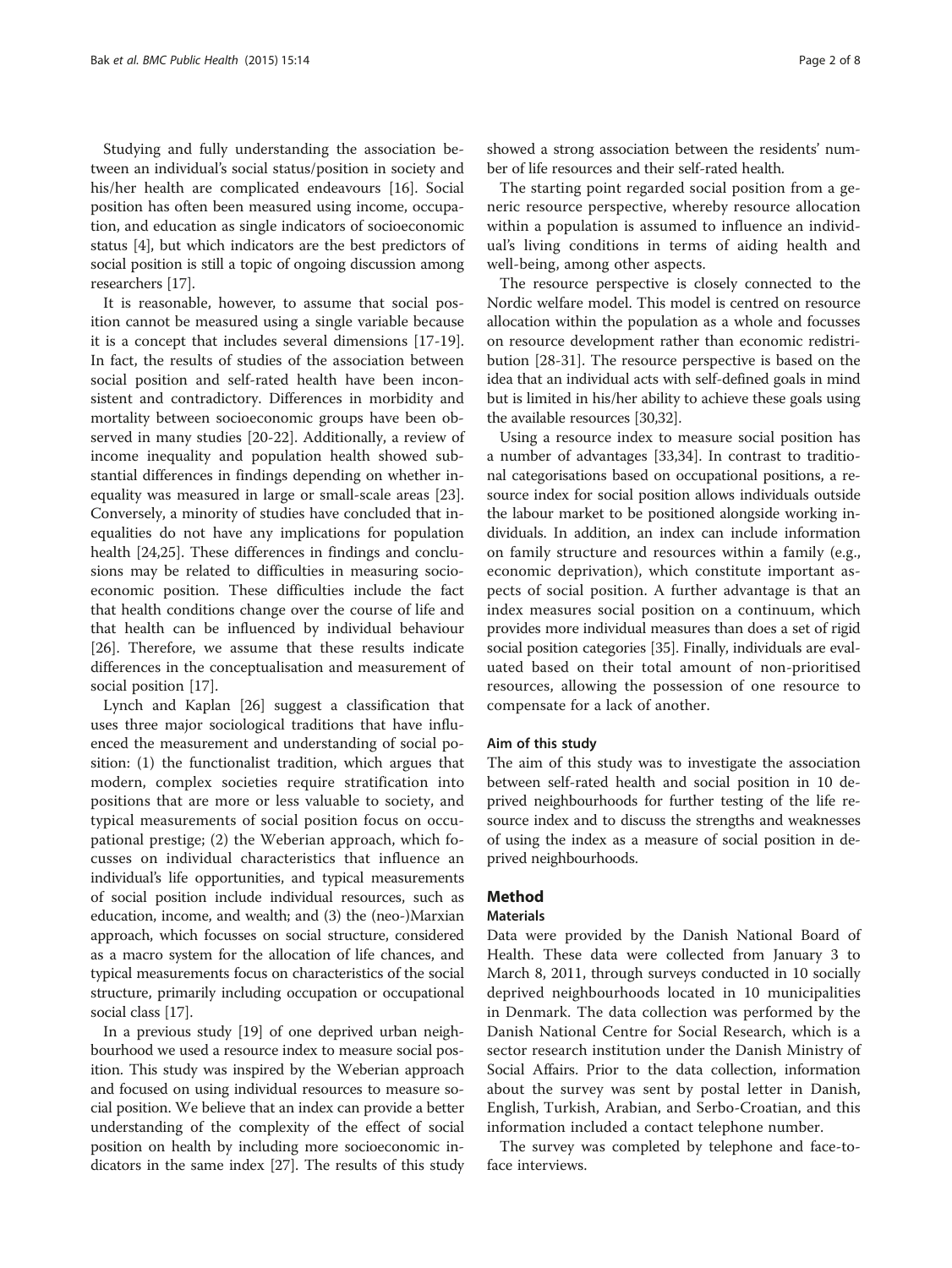The results in this article are based on a secondary analysis of these survey data.

"Deprived neighbourhood" is defined here as a geographically bounded area with a high proportion of adults outside the labour market, including people receiving social benefits, disability benefits or sickness benefits and people with low income, low education, or low-paid jobs. There are also often high proportions of non-Western immigrants and single parents in deprived neighbourhoods. Several of the included neighbourhoods are on the Danish government's ghetto list, whereas others have certain (but not all) characteristics of a ghetto.

The Danish government's classification of an area as a ghetto requires that it meets at least two of three criteria: a proportion of non-Western immigrants exceeding 50% of the proportion of 18- to 64-year-old adults, a number of adults outside the labour market exceeding 40%, and a number of convicts exceeding 270 persons per 10,000 persons in the neighbourhood [[36\]](#page-7-0). A total of 21,605 persons older than 17 years live in the 10 neighbourhoods studied, 13% of whom receive social benefits, disability benefits, or sickness benefits and 55% of whom low education levels (i.e., a low graduation rate from secondary school or compulsory education). An additional 11% of individuals older than age 17 are single parents, and 19% are immigrants.

We distinguish between ghetto areas and non-ghetto areas because we assume that an accumulation of disadvantage will be more present in ghetto areas.

The target group was defined as individuals older than age 17 living in the studied neighbourhoods. For the present study, a stratified random sample of 7,934 households was selected (Figure 1). Of the 7,934 households, 641 were excluded from the study, as the residents had moved, died, or were otherwise unavailable. One person from each of the remaining households was selected, and a quota sampling procedure with respect to gender and age was used. Of the 7,293 remaining individuals, 1,464 refused to participate, 885 were not at home, and 373 did not participate for other reasons (we do not have specific information about the reasons), resulting in an average response rate of 62.7%.

The survey was conducted primarily through telephone interviews and secondarily via personal interviews to increase the response rate. Whether the participants were interviewed by telephone or in person was not documented.

#### Measures

# Questionnaire development

The questionnaire used in the study was constructed according to standards based on existing research [\[37](#page-7-0)] and was designed to collect information on health indicators, health behaviours, and social factors. The 62-question



Figure 1 Sampling scheme and participation in the study. Figure 1 illustrates the sampling of participants in the study. The target group was defined as individuals above the age of 17 living in the neighbourhoods. For the current study, a stratified random sample of 7,934 households was selected. Of the 7,934 households, 641 were excluded from the study, as the residents had moved, died, or were otherwise unavailable. One person from each of the remaining households was selected, and quota sampling with respect to gender and age was used as the sampling procedure. Of the net sample of 7,293 individuals, 1,464 refused to participate, 885 were not at home, and 373 did not participate for other reasons, resulting in an average response rate of 62.7%.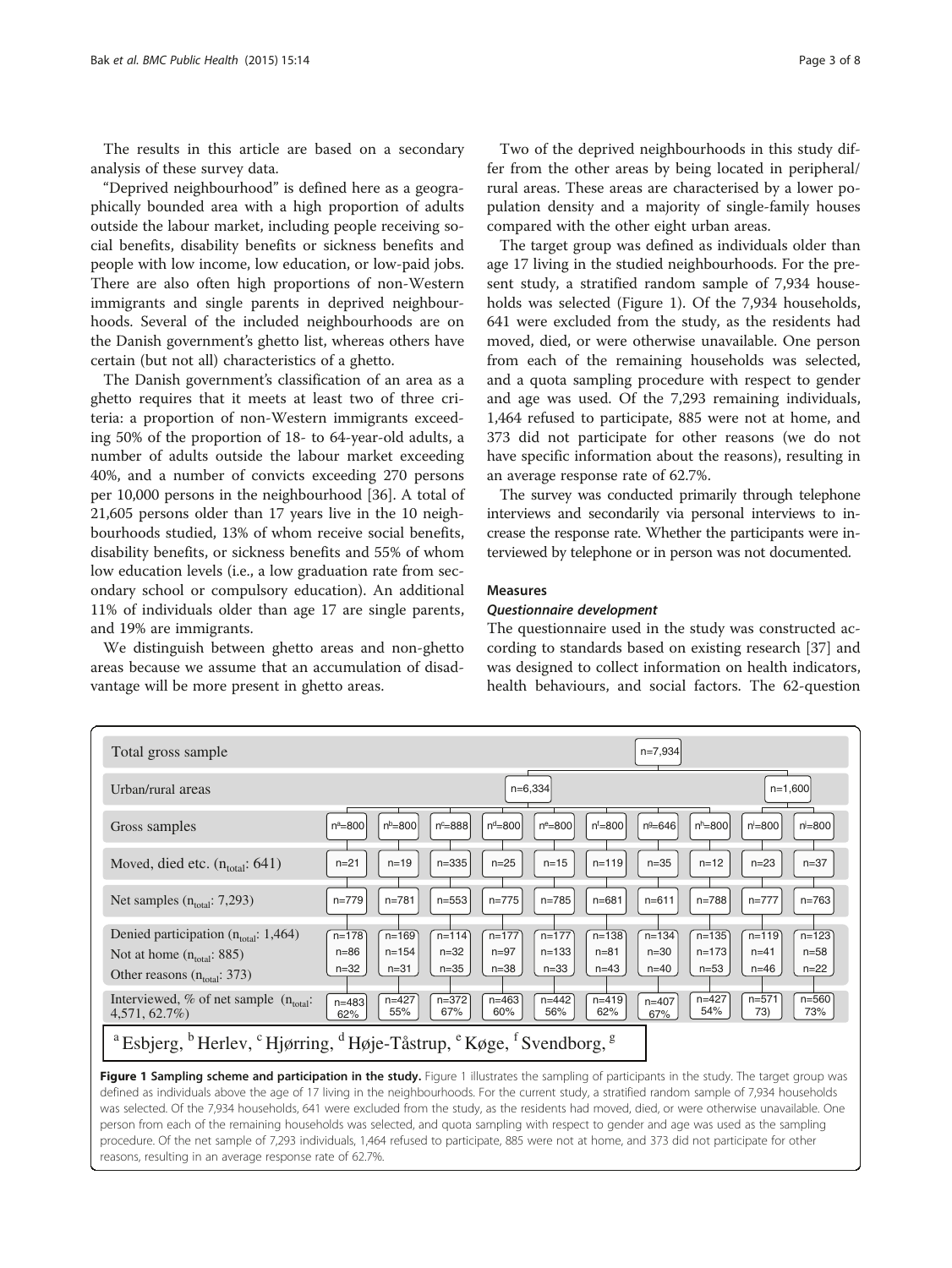questionnaire was specifically developed to form the basis for health-related intervention projects in the neighbourhoods [\[38](#page-7-0)].

#### Self-rated health

The outcome variable was the widely used self-rated health measure. The respondents were asked "How would you describe your health in general?", with the response categories of "very good", "good", "neither good nor bad", "bad" and "very bad". The scale was dichotomised, with 1 representing bad and very bad health and 0 representing neither good nor bad health as well as good and very good health.

#### Social position

To measure social position, we used an index for life resources that was used in previous studies of social position and self-rated health in Denmark [[19,32\]](#page-7-0). The index is a resource index that includes both socioeconomic factors, including education, job, and income, and family conditions, such as marital status and having children [[35\]](#page-7-0). The index is based on a formative measurement model in which the theoretical variable (i.e., social position) is caused by the resource variables included in the index, as opposed to a reflective measurement model, in which the opposite causal relationship between the theoretical variable and the indicators is assumed.

#### Index for life resources

We used a version of the index that is slightly adjusted compared with the one used in a previous study in one deprived neighbourhood [\[19](#page-7-0)]. We omitted job type (white-collar worker or self-employed, yes/no) because the questionnaire did not provide the needed information. The following variables are included in the index for life resources: living with others, children, education, occupational income, disposable income, and economic deprivation (Table 1).

The median minimum disposable income was DKK 4,000 per month after fixed expenses (approximately USD 700/GBP 450 in 2011 currency) in the study population, and this income was used to compare the economically worse-off and better-off groups of residents in the

|  |  |  |  |  |  |  | Table 1 Variables applied in the life resources index |  |
|--|--|--|--|--|--|--|-------------------------------------------------------|--|
|--|--|--|--|--|--|--|-------------------------------------------------------|--|

|                                                | Resource | Lacking<br>resource |
|------------------------------------------------|----------|---------------------|
| Living with others                             | Yes      | No                  |
| Has children                                   | Yes      | No                  |
| Has studied beyond primary school              | Yes      | No                  |
| Has occupational income                        | Yes      | No                  |
| Has monthly disposable income $\geq$ DKK 4,000 | Yes      | <b>No</b>           |
| Suffers from no economic deprivation           | Yes      | No                  |

neighbourhoods. Economic deprivation is defined here as a situation in which an individual or a family has been unable to pay their bills; afford dental check-ups; or buy birthday presents, medicine, clothes, and other items for economic reasons over the last year.

The index for life resources assigns values from zero to six. A low-index value indicates an individual with few resources, and a high value indicates an individual with many resources. We grouped the values into an ordinal variable with the categories  $0-1$ , 2, 3, 4, and  $5-6$ resources.

#### **Ethnicity**

Ethnicity was established by the questionnaire by asking respondents questions about their birth countries and those of their parents. The categorisation of the participants into native Danes, people with Western backgrounds and those with non-Western backgrounds was based on a slightly modified version of the Statistics Denmark's classification of the population into three groups (immigrants, descendants of immigrants, and native Danes) [\[39](#page-7-0)]. Statistics Denmark specifically defines immigrants as people who are foreign born and whose parents are foreign born or have foreign citizenships, and descendants of immigrants are defined as people born in Denmark and whose parents are either foreign born or hold foreign citizenship. In contrast, native Danes are defined as people who have at least one parent who is a Danish citizen and who was born in Denmark.

Because of the very small numbers of descendants, immigrants and descendants were collapsed into one group and then categorised as people with a Western or non-Western background. Western countries were defined as the EU countries, other Nordic countries, and other Western countries (e.g., the USA and Canada).

#### Statistical analysis

Preliminary analyses were performed and included frequency tables, cross-tabulations, and chi-squared tests.

Multiple logistic regression models were used to estimate the associations between the number of life resources and the odds of self-rated health. As two of the ten neighbourhoods are rural areas, we wanted to investigate whether rurality has an independent effect on selfrated health in addition to one's resources, and thus we included a dummy variable for urban/ rural differences in the analysis.

We further tested for effect modification of the associations by gender. Adjustments were made for age, ethnicity, and the type of neighbourhood, which were considered as the main relevant confounders.

In this study, p-values < 0.05 were regarded as statistically significant. The statistical analyses were performed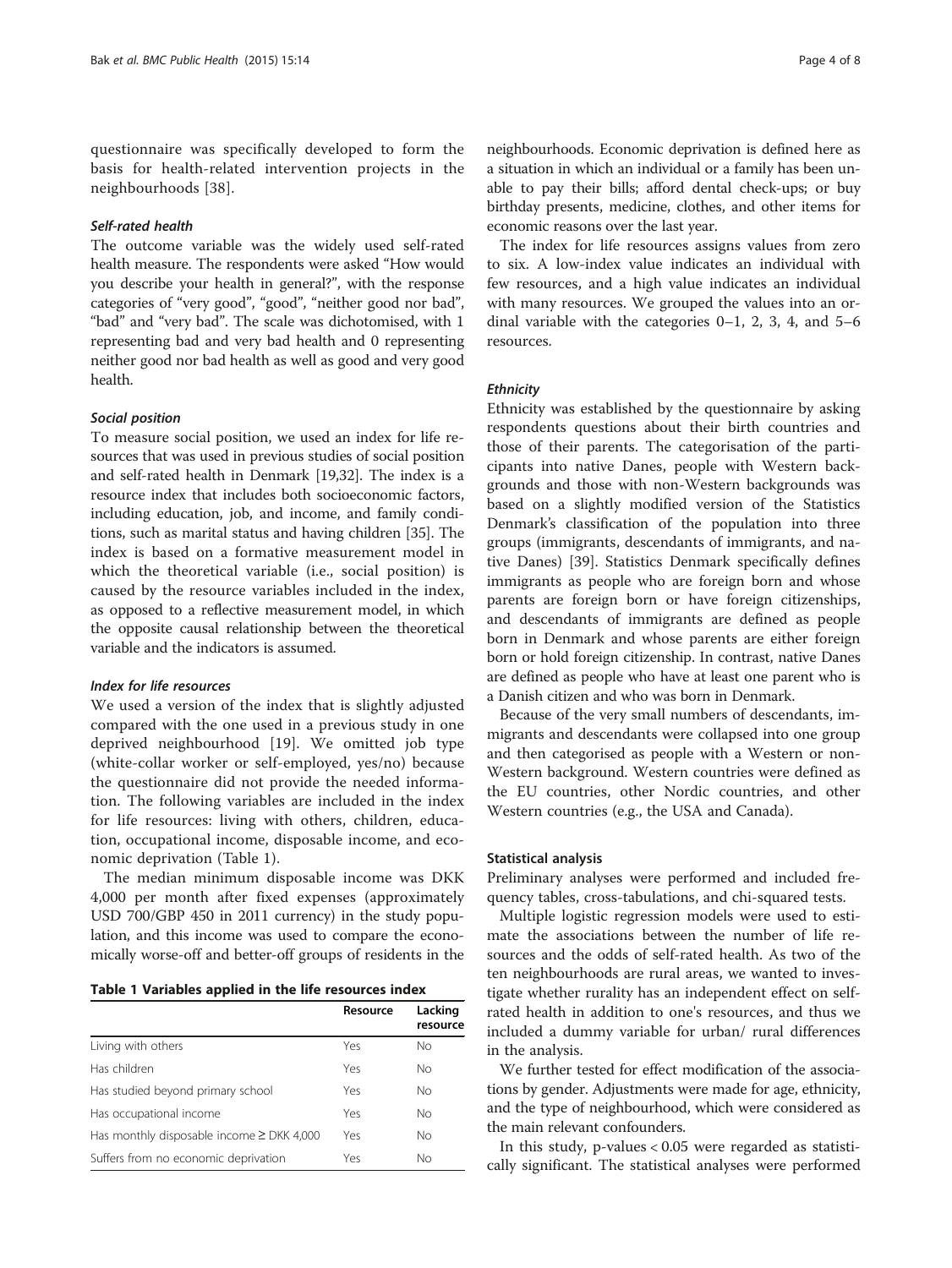using STATA® version 12.0 (Stata Corp LP, 4905 Lakeway Drive, TX, USA).

## Results

The demographic characteristics of the sample are shown in Table 2. The mean ages of the participants were 48.8 years for males and 49.8 years for females. Approximately 17% of the male participants and 13% of the females had non-Western backgrounds. The majority of the non-Western residents came from Turkey (32%), Iraq (8%), Vietnam (5%), Iran (4%), Bosnia (4%), and Kosovo (4%). Approximately 75% of the participants lived in urban neighbourhoods, whereas 25% lived in rural neighbourhoods.

For both genders, approximately 65% of participants reported having good/very good self-rated health, whereas 16% reported having poor/very poor health. There was certain evidence supporting modification of the association between the number of life resources and the odds of self-rated health by gender  $(p = 0.0356)$ . Consequently, all subsequent analyses were stratified by gender.

Table [3](#page-5-0) shows that the number of life resources is significantly associated with having poor/very poor selfrated health for both genders. The results clearly suggest that the more life resources that an individual has, the lower the risk is of that individual reporting poor/very poor health. More specifically, a male with no or only one life resource has an approximately 6 times greater risk of reporting poor/very poor health compared with a male with many life resources (5–6), whereas a female with no or only one life resource has a 4 times greater risk of reporting poor/very poor health compared with a female with many life resources.

Table [4](#page-5-0) shows that a male living in a rural neighbourhood has a 40% lower risk of reporting poor/very poor health than does a male living in an urban neighbourhood. The table also shows that a female living in a rural neighbourhood has a 26% lower risk of reporting poor/ very poor health than does a female living in an urban neighbourhood.

# **Discussion**

The main purpose with this article was to further test the association between self-rated health and social position using an index for life resources with survey data from 10 deprived neighbourhoods in Denmark and to discuss its strengths and weaknesses.

To a certain extent, our findings are consistent with international research in this field. In particular, a number of multilevel studies have shown that residents of deprived neighbourhoods are more likely to rate their health as fair or poor [[19\]](#page-7-0) compared with, for example, residents of more affluent neighbourhoods [[3,4\]](#page-6-0).

Conversely, the findings from a study in the USA [[40](#page-7-0)] were the opposite of our results, with residents of remote rural counties having the greatest odds of reporting bad health. The researchers of that study concluded that the significant differences in self-rated health between metropolitan residents and residents of rural areas can be entirely explained by a rural structural disadvantage, which concerns information of, for example, different county-level variables that tap concepts of social disorganisation and economic disadvantage, unemployment rates and poverty rates [\[40\]](#page-7-0).

|                             |                          | Males $(n = 2, 109)$ |        | Females ( $n = 2,462$ ) |        |
|-----------------------------|--------------------------|----------------------|--------|-------------------------|--------|
| Age (mean, SD)              |                          | 48.8                 | (17.2) | 49.8                    | (17.9) |
| Ethnicity (n,%)             | Native Danes             | 1,718                | (81.5) | 2,081                   | (84.6) |
|                             | Other Western background | 38                   | (1.8)  | 59                      | (2.4)  |
|                             | Non-Western background   | 351                  | (16.7) | 320                     | (13.0) |
| Life resources (n,%)        | $0 - 1$                  | 342                  | (18.4) | 351                     | (17.0) |
|                             | $\overline{2}$           | 333                  | (21.3) | 395                     | (19.2) |
|                             | 3                        | 381                  | (21.8) | 453                     | (22.0) |
|                             | $\overline{4}$           | 372                  | (19.0) | 418                     | (20.3) |
|                             | $5 - 6$                  | 321                  | (19.6) | 445                     | (21.6) |
| Type of neighbourhood (n,%) | Urban                    | 1,572                | (74.5) | 1,868                   | (75.9) |
|                             | Rural                    | 537                  | (25.5) | 594                     | (24.1) |
| Self-rated health (n,%))    | Very good                | 471                  | (22.4) | 532                     | (21.7) |
|                             | Good                     | 895                  | (42.6) | 1,039                   | (42.3) |
|                             | Neither good nor bad     | 403                  | (19.2) | 451                     | (18.4) |
|                             | Bad                      | 248                  | (11.8) | 349                     | (14.2) |
|                             | Very bad                 | 86                   | (4.1)  | 84                      | (3.4)  |

#### Table 2 Characteristics of the study population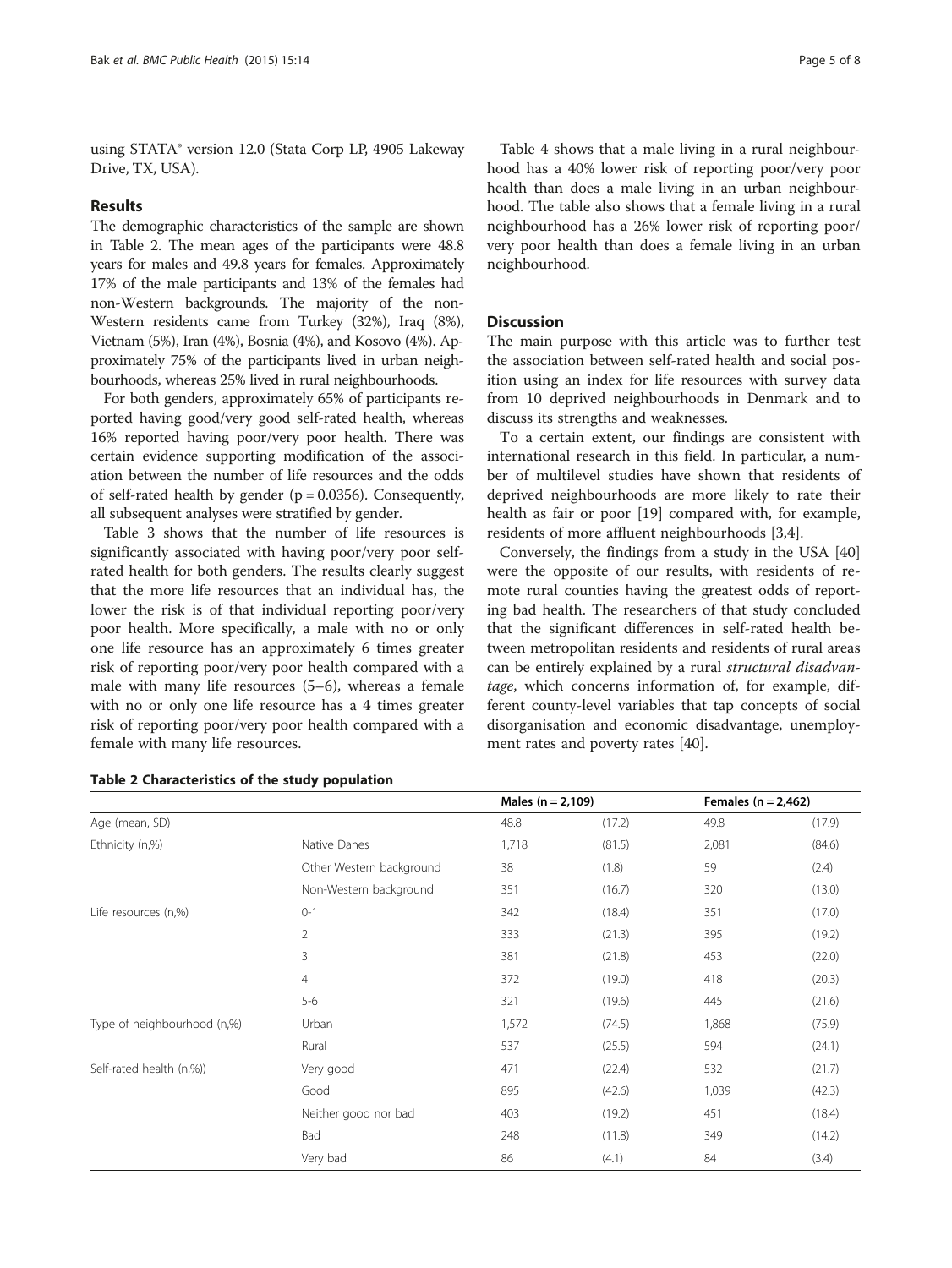| Odds ratio (95% confidence interval) |     |                             |     |                                  |     |                           |     |                                  |
|--------------------------------------|-----|-----------------------------|-----|----------------------------------|-----|---------------------------|-----|----------------------------------|
| Life resources                       | N   | Males <sup>a</sup>          | N   | Females <sup>a</sup>             | N   | Males <sup>b</sup>        | N   | <b>Females</b> <sup>b</sup>      |
| $0 - 1$                              | 341 | 7.98 $(4.51 - 14.15)^{**}$  | 350 | $4.89(3.14 - 7.61)^{n}$          | 341 | $6.48(3.61-11.62)^{n}$    | 349 | 4.36 (2.77-6.85)**               |
| 2                                    | 333 | 4.50 $(2.50 - 8.09)^{**}$   | 395 | $4.30(2.78-6.65)$                | 332 | 3.63 $(1.99 - 6.60)^{**}$ | 395 | 3.78 (2.43-5.88)**               |
| $\overline{3}$                       | 381 | $2.63$ $(1.44 - 4.80)^{**}$ | 453 | $3.63$ (2.36-5.59) <sup>**</sup> | 381 | $2.11(1.15-3.89)^{*}$     | 453 | $3.24$ (2.09-5.01) <sup>**</sup> |
| 4                                    | 372 | 1.84 (0.98-3.45)            | 417 | 1.36 (0.83-2.23)                 | 372 | 1.66 (0.88-3.11)          | 417 | 1.27 (0.77-2.09)                 |
| $5-6$                                | 321 | Reference                   | 445 | Reference                        | 320 | Reference                 | 445 | Reference                        |
|                                      |     |                             |     |                                  |     |                           |     |                                  |

<span id="page-5-0"></span>Table 3 Associations between life resources and poor/very poor self-rated health

 $^*$  < 0.05.

 $^*$  < 0.01.

<sup>a</sup>Adjusted for age.

<sup>b</sup>Adjusted for age, ethnicity, and the type of neighbourhood (urban or rural).

In contrast, our results are consistent with previous research [[41](#page-7-0)] that demonstrated that the prevalence of all measures of poor health is indeed higher in deprived areas but is mainly attributable to individual socio-economic status (SES). We cannot, however, overlook the contextual effects; our results indicate that living in a rural neighbourhood is better for self-rated health than living in an urban neighbourhood is. As the data do not provide concrete explanations for this difference, additional analysis is needed.

Our results are also consistent with results obtained in a previous Danish study [\[32](#page-7-0)], even though the Larsen study differs from our study in certain areas. Our study examined 10 deprived neighbourhoods hosting a relatively large number of residents with few resources, whereas the Larsen study examined the general population in a county and did not include information about comparisons between people from deprived neighbourhoods with more affluent neighbourhoods. The resource index that we used in this study also includes economic variables that slightly differ from those of Larsen's (e.g., disposable income and deprivation). Finally, we also tested for urban–rural differences, though this test was not the main purpose with the research. The test for urban–rural differences was not considered in Larsen's 2003 study.

A study of how residents in 12 deprived urban neighbourhoods in Denmark evaluate their neighbourhood showed a strong connection between the residents' perception of the reputation of their neighbourhood and their plans to move but that a number of other factors have great importance – e.g., dissatisfaction with social problems and crime – especially among residents with employment [[42\]](#page-7-0).

This issue is important when we attempt to interpret our results from 8 urban and 2 rural deprived neighbourhoods, which showed that residents in rural areas have a significantly lower risk of reporting poor/very poor health. We need to take into consideration that it is often the residents with the best life resources in these areas that choose to move out of these areas when their income increases, e.g., because they get a new job or a better paying job. This high mobility does not occur in rural areas.

We chose to include life resources that are perceived as important in our index to measure social position and have been validated in previous Danish studies [\[19,32](#page-7-0)], but these resources may have a different impact on residents in urban deprived neighbourhoods than on residents in rural areas.

There is a need for further research into the differences that exist between rural and urban areas with respect to life-generated resources and health. Public health interventions should address population heterogeneity and life resources, the specific factors relevant to health that emerge in specific circumstances.

## Study limitations

The resource index that we used is based on theoretical considerations. We also used this index in a previous study, along with data from one deprived urban neighbourhood [[19](#page-7-0)], but the index still needs to be developed and validated in further studies. Additionally, the measure of self-rated

Table 4 Associations of the type of neighbourhood (urban or rural) with poor/very poor self-rated health

| Odds ratio (95% confidence interval) |      |                      |      |                      |      |                     |      |                             |  |
|--------------------------------------|------|----------------------|------|----------------------|------|---------------------|------|-----------------------------|--|
| Type of neighbourhood                | N    | Males <sup>a</sup>   | N    | Females <sup>a</sup> | N    | Males <sup>p</sup>  |      | <b>Females</b> <sup>b</sup> |  |
| Urban                                | .568 | Reference            | .860 | Reference            | .330 | Reference           | .604 | Reference                   |  |
| Rural                                | 535  | $0.38(0.27-0.52)$ ** | 594  | $0.54(0.41-0.71)$ ** | 416  | $0.60(0.40-0.89)$ * | 455  | $0.74(0.52-1.04)$           |  |

\*< 0.05.<br>\*\*< 0.01.

<sup>a</sup>Adjusted for age.

<sup>b</sup>Adjusted for age, ethnicity and life resources.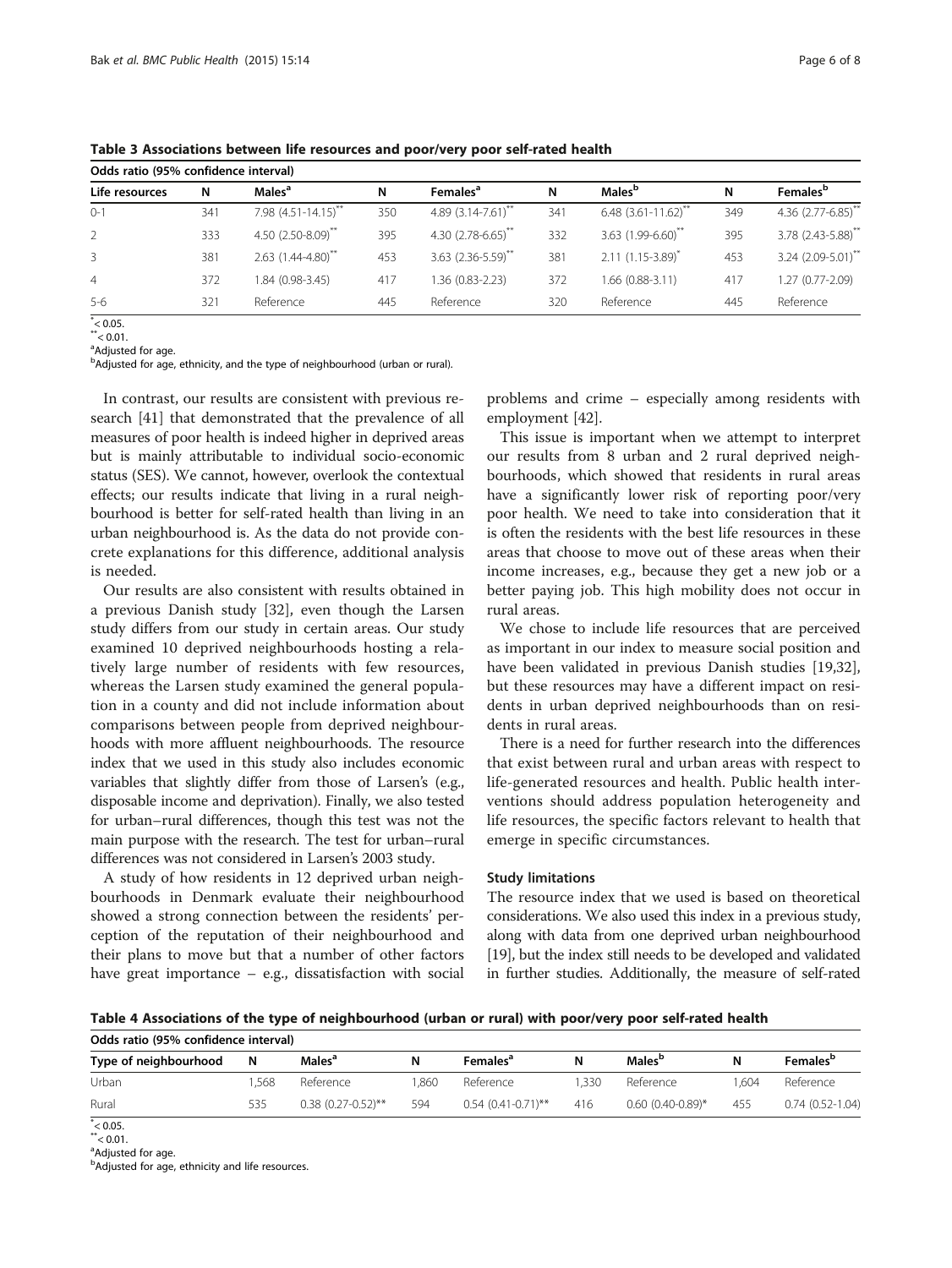<span id="page-6-0"></span>health was based on a single-item questionnaire, which might have certain drawbacks compared with, for example, SF-36. However, the single-item questionnaire has been validated and used as a global measure of general health status in epidemiology and social science [\[19\]](#page-7-0).

As for most studies based on survey data from questionnaires, our results should be interpreted cautiously because of the relatively large number of non-responders. Our 62.7% response rate, however, is highly consistent with rates in similar investigations. There are also further limitations to the data collection in this study. The survey was primarily conducted through telephone interviews; personal interviews were used secondarily to increase the response rate. However, which of the participants were interviewed by telephone and which were interviewed in person was not recorded.

Another limitation of this study is that data were only available from two rural areas, and most of the 671 non-Western respondents in the survey live in the deprived urban neighbourhoods. This fact makes it difficult to include analyses of ethnicity divided into subgroups when comparing between the urban and the rural neighbourhoods.

The aim of this study was to analyse the association between social position and self-rated health in 10 deprived neighbourhoods. However, we were only able to investigate the associations and did not analyse the importance of, for example, neighbourhood effects, which would have improved the results.

However, it could also be relevant to compare our findings with results from larger areas (on the municipality or regional level) or with results from more affluent areas [3], though our data did not provide this opportunity. Nonetheless, it would be relevant to address this in further research.

#### Conclusions

In this study, we used a resource index to measure social position in 10 deprived neighbourhoods. To our knowledge, this is the first Danish study of the association between self-rated health and social position using survey data collected in deprived neighbourhoods.

The results show a strong association between the residents' number of life resources and their self-rated health. Residents in rural neighbourhoods have much better self-rated health than do residents in deprived urban neighbourhoods. However, more research in Denmark is needed to explore the differences between urban and rural neighbourhoods and to learn how these differences (might) influence health, as most of the existing Danish studies have been based on national or regional/municipality-level data. Among the strengths of using data from specific neighbourhoods is the inclusion of vulnerable residents who seldom participate in national or regional studies.

#### Competing interests

The authors declare that they have no competing interests.

#### Authors' contributions

CKB participated in the design of the study and led the writing of the article. PTA participated in the design of the study and assisted in the writing of the manuscript. UD performed the statistical analysis and wrote the article. All authors read and approved the final manuscript.

#### Acknowledgements

The 10 surveys were part of a larger government-funded health-related intervention project conducted in 12 municipalities in Denmark from 2010 to 2013. The total amount of funding was DKK 87 billion (approximately USD 14.4 billion/GBP 9.2 in 2011 currency). This research received no specific grant from any funding agency in the public, commercial, or non-profit sector.

#### Author details

<sup>1</sup>Department of Health Science and Technology, Unit of Epidemiology and Public Health, Niels Jernes Vej 14, 9220, Aalborg, Denmark. <sup>2</sup>Unit of Health Promotion, Department of Public Health, University of Southern Denmark, Niels Bohrs Vej 9, 6700, Esbjerg, Denmark. <sup>3</sup>Unit of Epidemiologym Biostatistics and Biodemography, Department of Public Health, University of Southern Denmark, J.B. Winsløwsvej 9B, 5000, Odense, Denmark.

#### Received: 20 August 2014 Accepted: 8 January 2015 Published online: 21 January 2015

#### References

- 1. Idler EL, Benyamini Y. Self-rated health and mortality: a review of twentyseven community studies. J Health Soc Behav. 1997;38:21–37.
- 2. Nummela OP, Sulander TT, Heinonen HS, Uutela AK. Self-rated health and indicators of SES among the ageing in three types of communities. Scand J Public Health. 2007;35:39–47.
- 3. Stafford M, Marmot M. Neighbourhood deprivation and health: does it affect us all equally? Int J Epidemiol. 2003;32(3):357–66.
- 4. White HL, Matheson FI, Moineddin R, Dunn JR, Glazier RH. Neighbourhood deprivation and regional inequalities in self-reported health among Canadians: are we equally at risk? Health Place. 2011;17:361–9.
- 5. Catell V. Poor people, poor places, and poor health: the mediating role of social networks and social capital. Soc Sci Med. 2001;52:1501–16.
- 6. Steptoe A, Feldman PJ. Neighborhood problems as sources of chronic stress: development of a measure of neighborhood problems, and associations with socioeconomic status and health. Annu Behav Med. 2001;23:177–85.
- 7. Matheson FL, Moineddin R, Dunn JR, Creatore MI, Gozdyra P, Glazier RH. Urban neighbourhoods, chronic stress, gender and depression. Soc Sci Med. 2006;63:2604–16.
- 8. Macintyre S, Ellaway A, Cummins S. Place effects on health: how can we conceptualize, operationalize and measure them? Soc Sci Med. 2002;55:125–39.
- 9. Cummins S, Curtis S, Diez-Roux AV, Macintyre S. Understanding and representing 'place' in health research: a relational approach. Soc Sci Med. 2007;65:1825–38.
- 10. Pearce J, Witten K, Hiscock R, Blakely T. Are socially deprived neighbourhoods deprived of health-related community resources? Int J Epidemiol. 2007;36:348–55.
- 11. Feng H, Myles J. Neighbourhood inequality, neighbourhood affluence and population health. Soc Sci Med. 2005;7:1557–69.
- 12. Atkinson R, Kintrea K. Disentangling area effects: evidence from deprived and non-deprived neighbourhoods. Urban Stud. 2001;38:2277–98.
- 13. Ellaway A, Macintyre S, Kearns A. Perceptions of place and health in socially contrasting neighbourhoods. Urban Stud. 2001;38:2299–313.
- 14. Ross CE, Mirowsky J. Neighbourhood disadvantage, disorder and health. J Health Soc Behav. 2001;42:258–76.
- 15. Ross CE, Mirowsky J. Neighbourhood socioeconomic status and health: context or composition? City Community. 2008;7:163–77.
- 16. Marmot M. The Status Syndrome -How Social Standing Affects Our Health and Longevity. London: Bloomsbury Publishing; 2004.